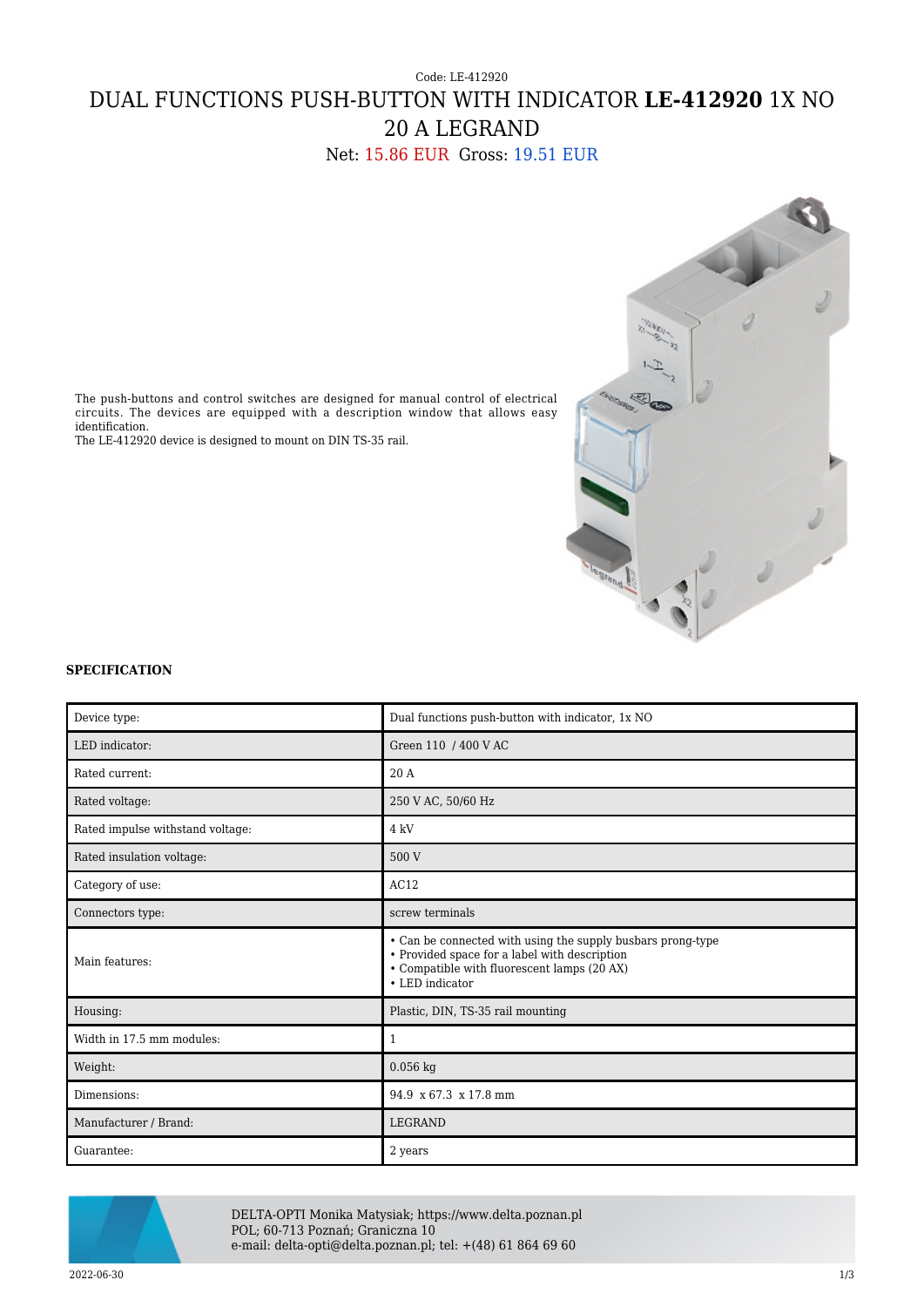## **PRESENTATION**

Front view:







DELTA-OPTI Monika Matysiak; https://www.delta.poznan.pl POL; 60-713 Poznań; Graniczna 10 e-mail: delta-opti@delta.poznan.pl; tel: +(48) 61 864 69 60

2022-06-30 2/3